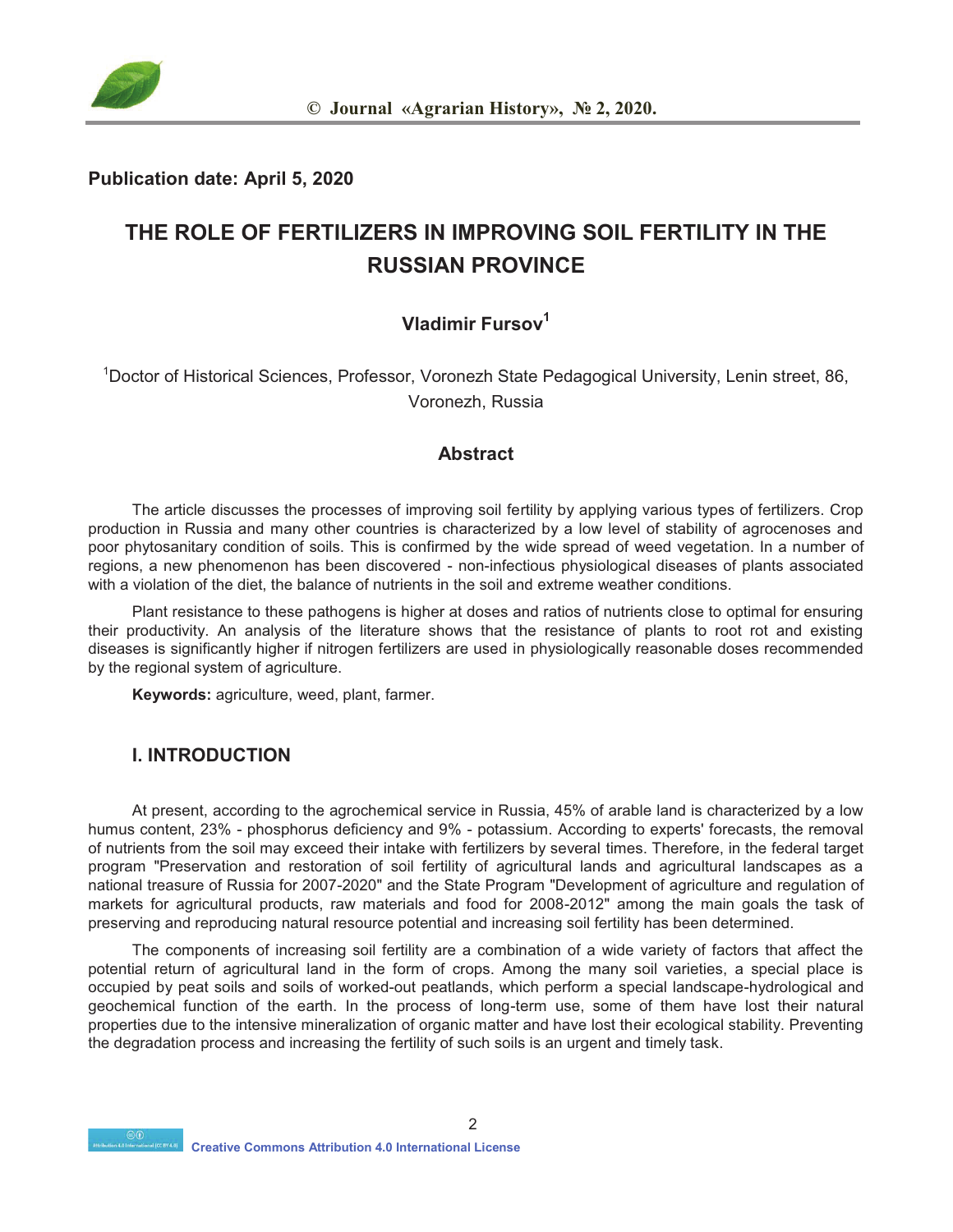

### **II. METHODOLOGY AND RESULTS**

For the first time, a comparative assessment of the main indicators of soil fertility and the energy state of organic matter in floodplain soil in various areas of agricultural use was carried out. Indicators characterizing the agroecological state of agricultural soils in the Voronezh region (the amount of labile humic substances, bulk density, soil structure, biomass content of soil microorganisms, respiration rate and cellulose-decomposing soil activity) have been determined. In the Voronezh region, a positive effect of the use of organic and mineral fertilizers on the microbiological activity of arable land was established: on average, the microbiological activity after the application of mineral fertilizers increased by 7% (no aftereffect was noted), and with the combined use of organic and mineral fertilizers up to 30% on average by 17%). Studies have shown that different types of soil, type of agricultural use, fertilization and cultivated crops do not affect the ratio between the components of soil organic matter: humus carbon is 95-97%, non-humified organic matter is 3-5%. Fertilization has a significant effect on the ratio between the labile and inert parts of humus.



The combined application of organic and mineral fertilizers increases the content of labile humic substances (up to 6.6 mgC / g of soil) and reserves of non-humified organic matter (up to 8 t / ha), as well as energy reserves in these components of organic matter. The aftereffect of fertilization increases the content of non-humified organic matter (up to 4.5 t / ha) and improves its energy characteristics.

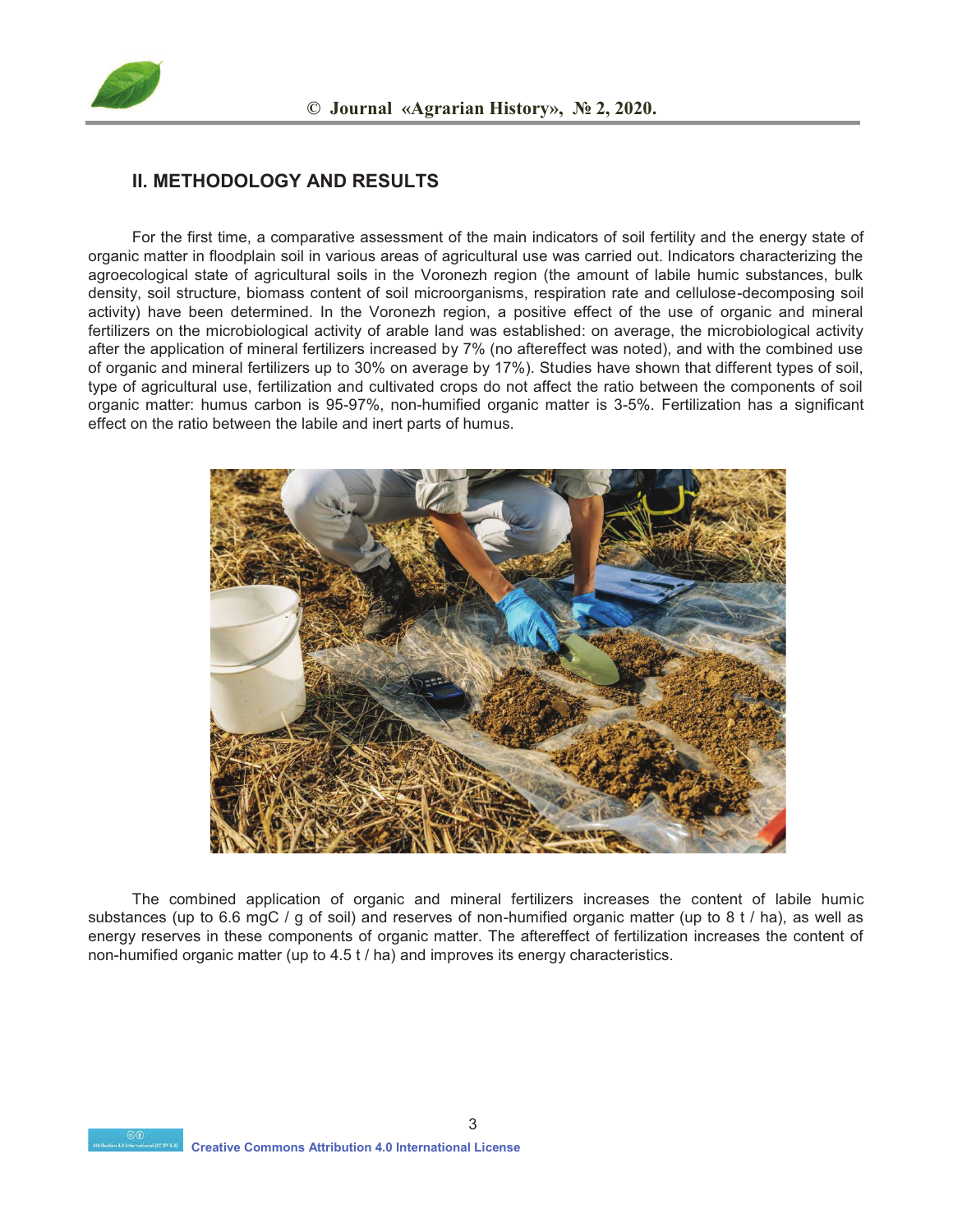



The microbiological activity is influenced by the use of organic and mineral fertilizers. At the same time, an increase in the intensity of respiration (up to 104 mg CO2 / kg), the content of C-biomass of soil microorganisms (up to 704 mg / kg) and cellulose-decomposing soil activity (up to 28%).



The aftereffect of the influence of fertilizers was noted only with the combined use of organic and mineral fertilizers.

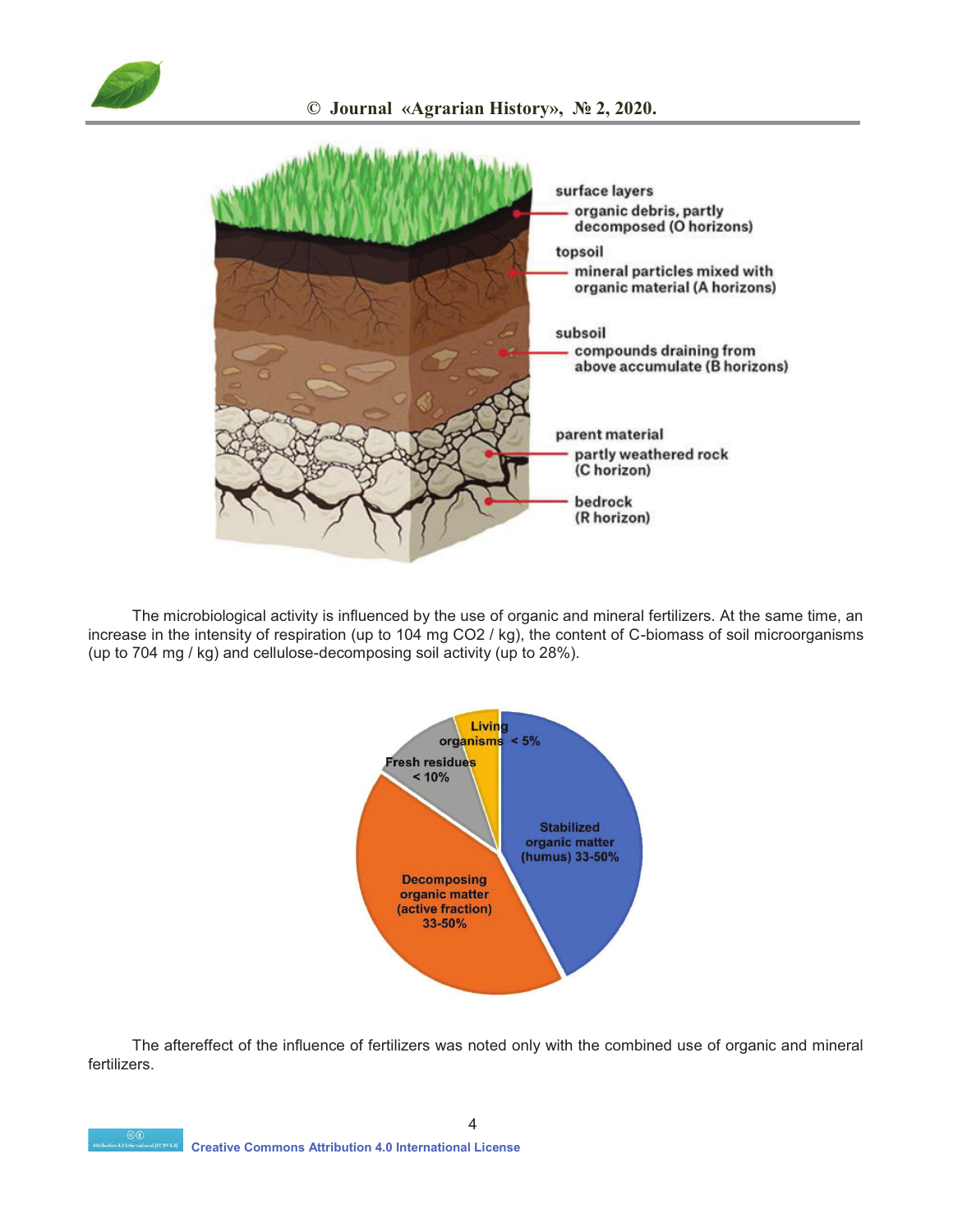

#### **III. CONCLUSION**

Studies have shown that in the Voronezh region it is advisable to conduct agroecological monitoring in intensively cultivated areas. On the basis of the data obtained, the dynamics of soil fertility indicators is analyzed for various land use systems.

To characterize soil fertility, additional indicators should be introduced: the content of labile humic substances, the reserves of non-humified organic matter.

In conditions of excessive moisture, one of the main factors limiting the yield of agricultural crops is soil moisture, therefore, special attention should be paid to the state of the drainage network.

#### **REFERENCE LIST**

Kiryushin V.I. (1993) The concept of optimization of the regime of organic matter of soils in agricultural landscapes. *M .: Publishing house of Moscow Agricultural Academy.* 99 p. (in Russ).

Kovalev N.G. (2002) Traditional organic fertilizers and mineral fertilizers on the reclaimed soils of the Non-Black Earth Region: *Textbook. manual for universities. Tver.* 212 p. (in Russ).

Kulakovskaya T.N. (1990) Optimization of the agrochemical system of soil plant nutrition. *M.* 218 p. (in Russ).

Lukin S.M. (1998) The effect of long-term use of various fertilizer systems on crop yields and soil agrochemical properties. Scientific bases and technologies for reproduction of soil fertility and the use of organic fertilizers. *Collection of scientific papers. Issue 1. M.* Pp. 41-50. (in Russ).

Maslov B.S. (1998) Integrated land reclamation: formation and development. *M. RAAS.* Pp. 234-245. (in Russ).

Mukha D.V. (2003) Soil fertility and human development. Problems of Soil Evolution: *Materials of the IV All-Russian Conf. Pushchino, IPH and BPP RAS.* Pp. 23-27. (in Russ).

Pannikov V.D. (1981) Theory and practice of increasing soil fertility. *Vestn. s.-kh. science. №. 2.* Pp. 14- 23. (in Russ).

Russell E. (1955) Soil Science and Plant Growth Condition. *M. Publishing house of foreign literature.* 624 p. (in Russ).

Sibirtsev N.M. (1951) Selected Works. Volume 1 Soil Science. *M. Publishing house of agricultural literature.* 472 p. (in Russ).

Skoropanov S.G. (1961) Development and use of peat-bog soils. *Minsk: Ed. Academy of Agricultural Sciences.* 249 p. (in Russ).

Kupchinskaya V. N. (2000) Influence of long-term use of mineral fertilizers and manure on soil response and crop rotation productivity. *Problems of plant nutrition and the use of fertilizers in modern conditions.* Pp. 265- 267. (in Russ).